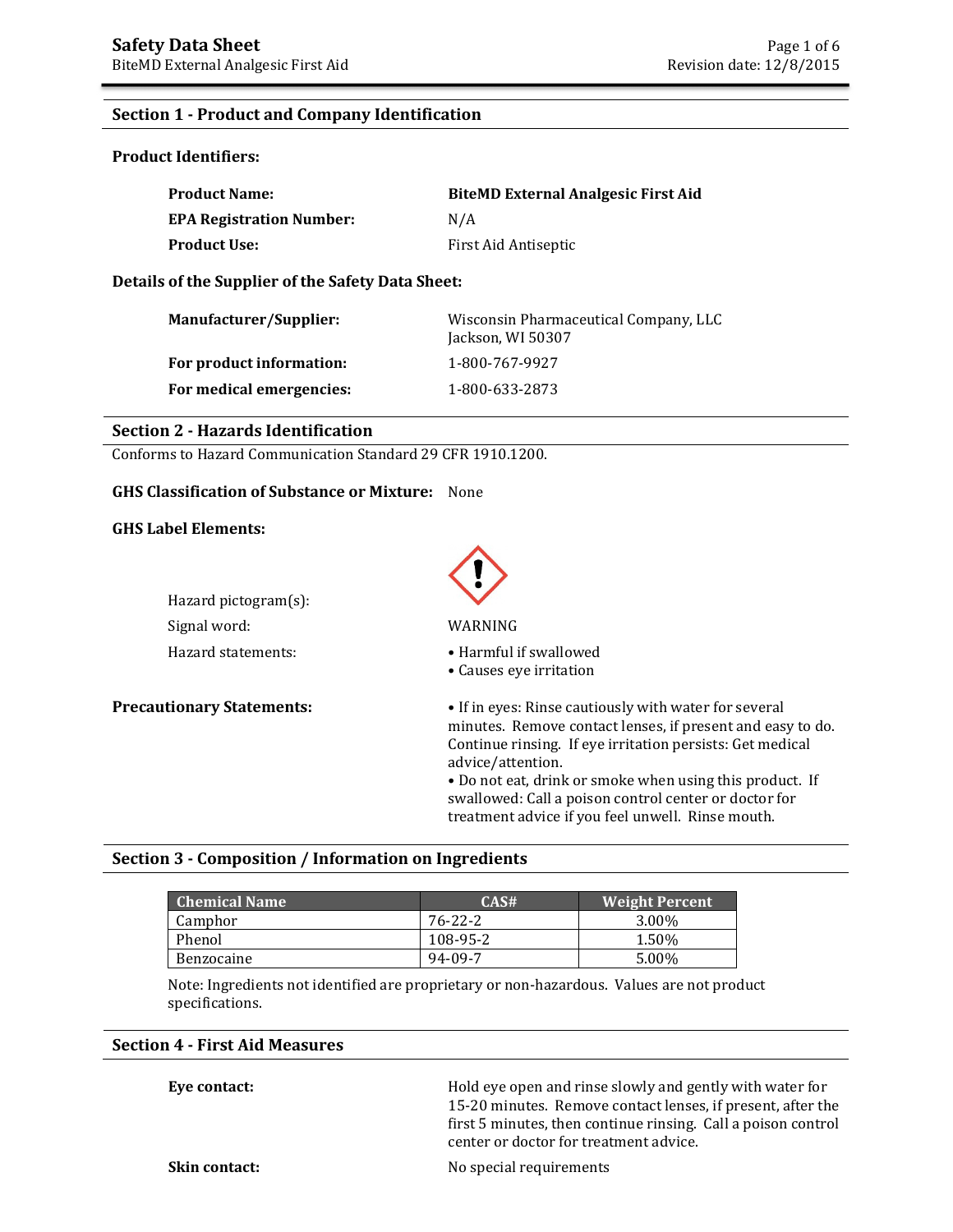| Inhalation:            | No special requirements                                                                                                                                                                                                                                                   |
|------------------------|---------------------------------------------------------------------------------------------------------------------------------------------------------------------------------------------------------------------------------------------------------------------------|
| Ingestion:             | Call a poison control center or doctor immediately for<br>treatment advice. Have person sip a glass of water if able<br>to swallow. Do not induce vomiting unless told to do so by<br>a poison control center or doctor. Do not give anything to<br>an unconscious person |
| Notes to physician:    | None                                                                                                                                                                                                                                                                      |
| <b>General advice:</b> | If you feel unwell, seek medical advice (show the label<br>where possible). Ensure that medical personnel are aware<br>of the material(s) involved, and take precautions to protect<br>themselves. Keep out of reach of children.                                         |

# **Section 5 - Fire Fighting Measures**

| <b>Flammable properties:</b>                   | Not flammable by OSHA criteria.                                                                                                                                                                                                              |
|------------------------------------------------|----------------------------------------------------------------------------------------------------------------------------------------------------------------------------------------------------------------------------------------------|
| Suitable extinguishing media:                  | Water fog, alcohol resistant foam, CO <sub>2</sub> , dry chemical                                                                                                                                                                            |
| Unsuitable extinguishing media:                | Not available                                                                                                                                                                                                                                |
| Specific hazards arising from the<br>chemical: | Liquid run-off to sewers may create fire/explosion hazard.<br>Container may melt and leak in heat of fire. Do not allow<br>run-off from firefighting to enter drains or water courses.                                                       |
| Protective equipment for firefighters:         | Firefighters should wear full protective clothing including<br>self-contained breathing apparatus.                                                                                                                                           |
| <b>Hazardous combustion products:</b>          | None known                                                                                                                                                                                                                                   |
| Sensitivity to mechanical impact:              | None known                                                                                                                                                                                                                                   |
| <b>Explosion data:</b>                         | Not available                                                                                                                                                                                                                                |
| Sensitivity to static discharge:               | Not available                                                                                                                                                                                                                                |
| <b>Personal precautions:</b>                   | Keep unnecessary personnel away. Do not touch or walk<br>through spilled material. Do not touch damaged containers<br>or spilled material unless wearing appropriate protective<br>clothing. Keep people away from and upwind of spill/leak. |

# **Section 6 - Accidental Release Measures**

| <b>Personal precautions:</b>       | Remove all sources of ignition. Beware of vapors<br>accumulating to form explosive concentrations. Vapors<br>can accumulate in low areas. Wear personal protective<br>equipment. Wash thoroughly after handling.                                                                                                                                         |
|------------------------------------|----------------------------------------------------------------------------------------------------------------------------------------------------------------------------------------------------------------------------------------------------------------------------------------------------------------------------------------------------------|
| For emergency responders:          | If specialized clothing is required to deal with the spillage,<br>take note of any information in Section 8 on suitable and<br>unsuitable materials.                                                                                                                                                                                                     |
| <b>Environmental precautions:</b>  | Avoid dispersal of spilled material and runoff and contact<br>with soil, waterways, drains and sewers.                                                                                                                                                                                                                                                   |
| <b>Methods for containment and</b> |                                                                                                                                                                                                                                                                                                                                                          |
| cleaning up:                       | Stop leak if without risk. Move containers from spill area.<br>Before attempting clean up, refer to hazard data given<br>above. Small spills may be absorbed with earth, sand or<br>absorbent material swept up and placed in suitable,<br>covered, and labeled containers. Prevent large spills from<br>entering sewers or waterways. Contact emergency |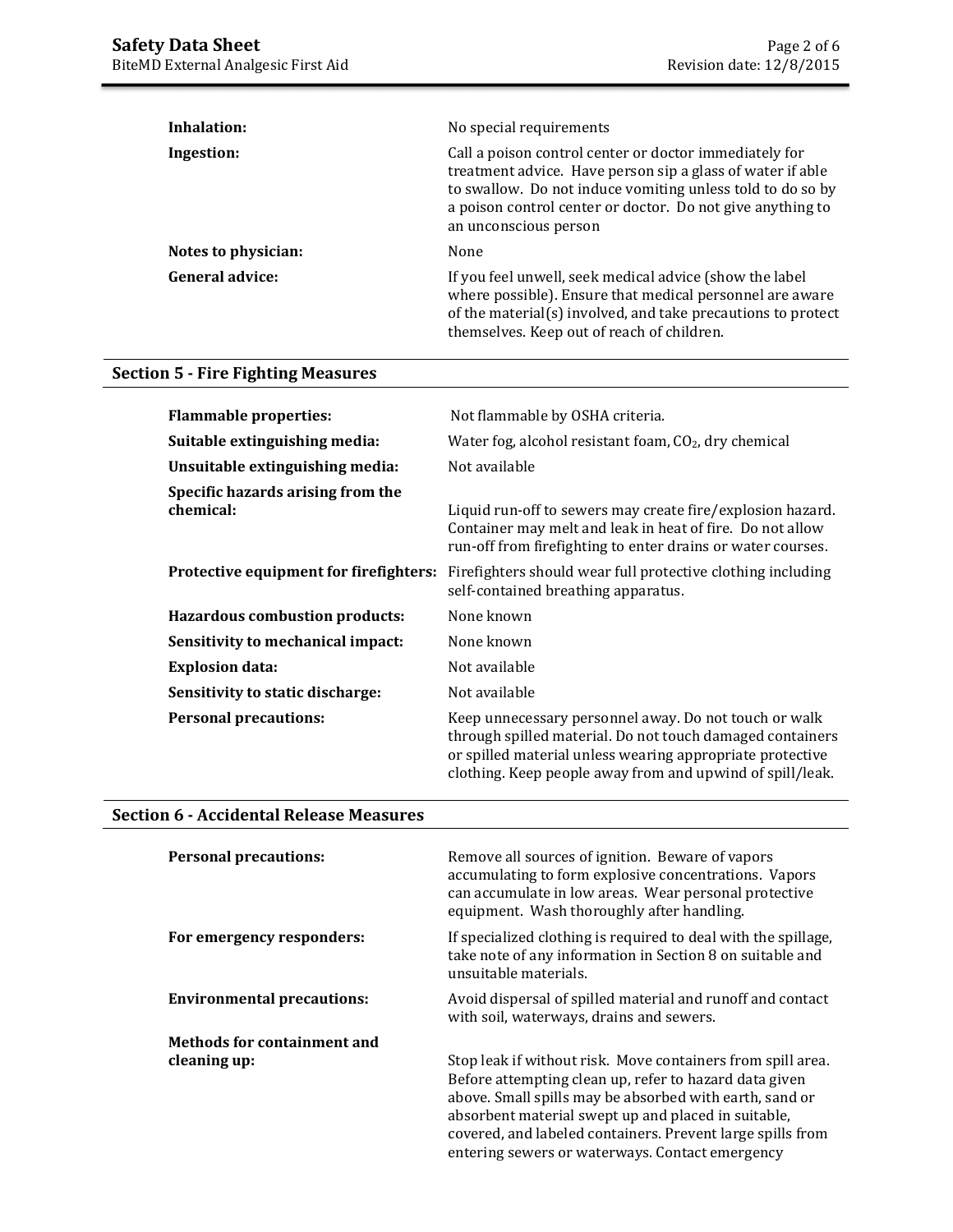services and supplier for advice. Never return spills in original containers for re-use.

| Section 7 - Handling and Storage      |                                                                                                                                                                                                                                                                                                                 |
|---------------------------------------|-----------------------------------------------------------------------------------------------------------------------------------------------------------------------------------------------------------------------------------------------------------------------------------------------------------------|
| <b>Precautions for safe handling:</b> | Put on appropriate personal protective equipment.<br>Flammable liquid - keep away from sources of ignition.<br>Take measures to prevent the buildup of electrostatic<br>charge.                                                                                                                                 |
| Storage:                              | Store product in a cool, dry place, out of reach of children.<br>Keep container closed when not in use. Keep away from<br>food, drink and animal feedingstuffs. Keep tightly closed.<br>Non-refillable container. Do not reuse or refill this<br>container. Place in trash or offer for recycling if available. |

### **Section 8 - Exposure Controls / Personal Protection**

# **Exposure guidelines:**

| <b>Components with Occupational Exposure Limits</b>       |            |     |          |                        |                   |     |            |
|-----------------------------------------------------------|------------|-----|----------|------------------------|-------------------|-----|------------|
|                                                           |            |     |          | <b>Exposure Limits</b> |                   |     |            |
| <b>ACGIH TLV</b><br><b>OSHA PEL</b><br><b>SupplierOEL</b> |            |     |          |                        |                   |     |            |
| <b>Chemical name</b>                                      |            | ppm | $mg/m^3$ | ppm                    | mg/m <sup>3</sup> | ppm | $mg/m^3$   |
| Camphor                                                   | <b>TWA</b> |     |          |                        |                   |     | Not listed |
| Phenol                                                    | <b>TWA</b> |     | 19       |                        | 19                |     | Not listed |
| Benzocaine                                                | <b>TWA</b> |     | None     |                        | None              |     | None       |

**Engineering controls: Controls: General ventilation normally adequate.** 

#### **Eye / Face protection**

| Personal protective equipment:         | During application, prevent entry into eyes. Wear safety<br>glasses with side shields if using in large applications.                                                                 |
|----------------------------------------|---------------------------------------------------------------------------------------------------------------------------------------------------------------------------------------|
| Hand protection:                       | None required                                                                                                                                                                         |
| Skin and body protection:              | None required                                                                                                                                                                         |
| <b>Respiratory protection:</b>         | Where exposure guideline levels may be exceeded, use an<br>approved NIOSH respirator.                                                                                                 |
| <b>General hygiene considerations:</b> | Handle in accordance with good industrial hygiene and<br>safety practice. When using, do not eat or drink. Wash<br>hands before breaks and immediately after handling the<br>product. |

### **Section 9 - Physical & Chemical Properties**

| Appearance:            | Clear                       |
|------------------------|-----------------------------|
| Color:                 | Light yellow to water-white |
| <b>Physical state:</b> | Liquid                      |
| Odor:                  | Camphor (slight)            |
| Odor threshold:        | No data available           |
| $pH$ :                 | 7.4                         |
| <b>Melting point:</b>  | No data available           |
| <b>Freezing point:</b> | 320F                        |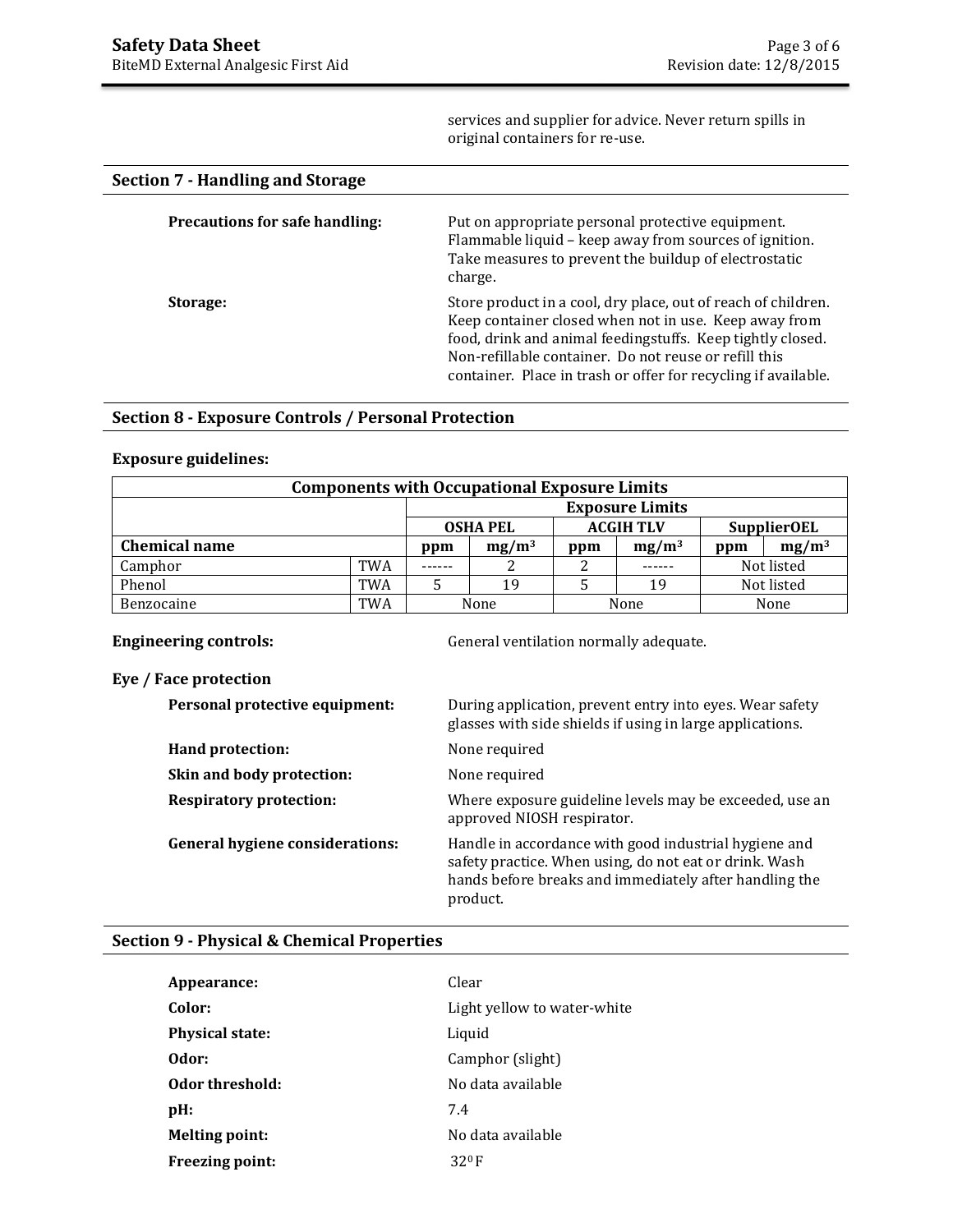| <b>Boiling point:</b>                              | $>200^{\circ}$ F  |
|----------------------------------------------------|-------------------|
| Flash point:                                       | $160^{\circ}$ F   |
| <b>Evaporation rate:</b>                           | No data available |
| Flammability limits in air,<br>lower, % by volume: | No data available |
| Flammability limits in air,<br>upper, % by volume: | No data available |
| Vapor pressure:                                    | No data available |
| Vapor density:                                     | No data available |
| Relative density @ 20°C:                           | 1.08              |
| Octanol/water coefficient:                         | No data available |
| Auto-ignition temperature:                         | No data available |
| <b>Decomposition temperature:</b>                  | No data available |
| Solubility:                                        | Miscible in water |
| % Volatile organic compounds:                      | No data available |

# **Section 10 - Chemical Stability & Reactivity Information**

# **Reactivity**

| Conditions to avoid:<br>Incompatible materials:        | Do not mix with other chemicals.<br>Oxidizers |
|--------------------------------------------------------|-----------------------------------------------|
| <b>Chemical stability</b><br><b>Product stability:</b> | Stable under recommended storage conditions.  |
| <b>Other</b>                                           |                                               |
| Hazardous decomposition products:                      | None known                                    |
| <b>Possibility of hazardous reactions:</b>             | Hazardous polymerization does not occur.      |

# **Section 11 - Toxicological Information**

| <b>Effects of acute exposure</b> |                                                        |
|----------------------------------|--------------------------------------------------------|
| Eve:                             | Causes moderate eye irritation (EPA tox. category III) |
| Skin:                            | $LD_{50}$ > 5000 mg/kg (EPA tox. category IV)          |
| Inhalation:                      | $LC_{50} > 2$ mg/L (EPA tox. category IV)              |
| Ingestion:                       | $LD_{50}$ > 3000 mg/kg (EPA tox. category III)         |
| Sensitization:                   | Not a skin sensitizer.                                 |
| <b>Chronic effects:</b>          | No data available                                      |
| Carcinogenicity:                 | No data available                                      |
| <b>Mutagenicity:</b>             | No data available                                      |
| <b>Reproductive effects:</b>     | No data available                                      |
| Teratogenicity:                  | No data available                                      |
| <b>Ecotoxicity:</b>              | No data available                                      |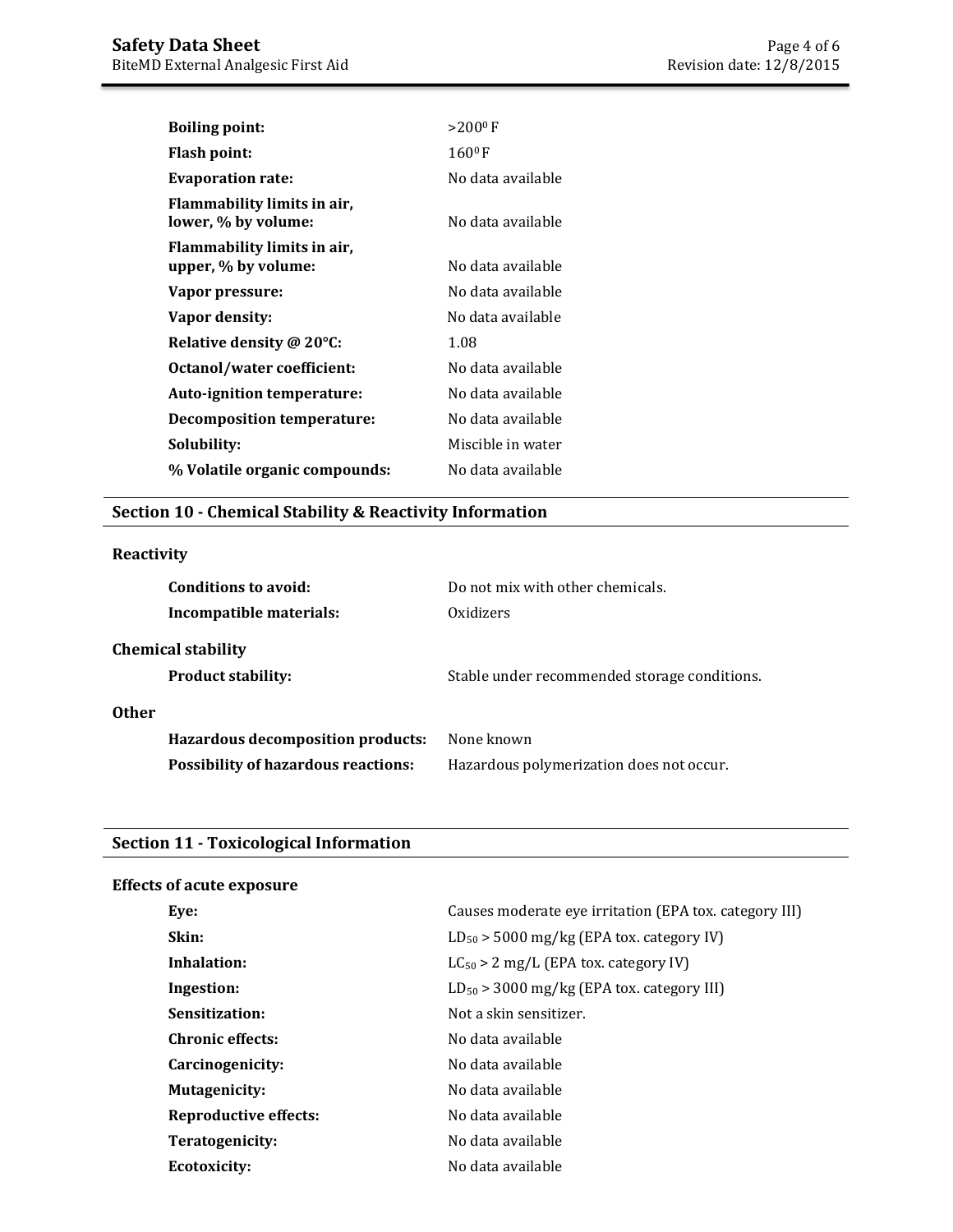## **Section 12 - Ecological Information**

| <b>Environmental effects:</b>          | No data available |
|----------------------------------------|-------------------|
| <b>Aquatic toxicity:</b>               | None              |
| Persistence / degradability:           | No data available |
| <b>Bioaccumulation / accumulation:</b> | No data available |
| <b>Partition coefficient:</b>          | No data available |
| Mobility in environmental media:       | No data available |
| <b>Chemical fate information:</b>      | No data available |

# **Section 13 - Disposal Considerations**

| Waste codes:                            | Not available                                          |
|-----------------------------------------|--------------------------------------------------------|
| Disposal instructions:                  | Dispose in accordance with all applicable regulations. |
| Waste from residues/unused<br>products: | Not available                                          |
| Contaminated packaging:                 | Not available                                          |

# **Section 14 - Transportation Information**

| <b>U.S. Department of Transportation</b><br>(DOT): | Not regulated                                                                                                                        |
|----------------------------------------------------|--------------------------------------------------------------------------------------------------------------------------------------|
| <b>U.S. Federal regulations:</b>                   | This product is not known to be a "Hazardous Chemical" as<br>defined by the OSHA Hazard Communication Standard, 29<br>CFR 1910.1200. |
| IATA:                                              | Not regulated                                                                                                                        |
| IMDG:                                              | Not regulated                                                                                                                        |
|                                                    |                                                                                                                                      |

# **Section 15 - Regulatory Information**

| 29 CFR 1910.1200 hazardous chemical<br><b>Occupational Safety and Health</b><br><b>Administration (OSHA):</b> | No.           |
|---------------------------------------------------------------------------------------------------------------|---------------|
| <b>CERCLA (Superfund) reportable</b><br>quantity:                                                             | Not available |
| <b>Hazard Categories</b>                                                                                      |               |
| <b>Superfund Amendments and Reauthorization Act of 1986 (SARA):</b>                                           |               |
| Immediate Hazard                                                                                              | No.           |
| Delayed Hazard                                                                                                | No.           |
| Fire Hazard                                                                                                   | No.           |
| Pressure Hazard                                                                                               | No.           |
| Reactivity Hazard                                                                                             | No.           |
| <b>Section 302 extremely hazardous</b>                                                                        |               |
| Substance:                                                                                                    | No.           |
| Section 311 hazardous chemical:                                                                               | No.           |
| Clean Air Act (CAA):                                                                                          | Not available |